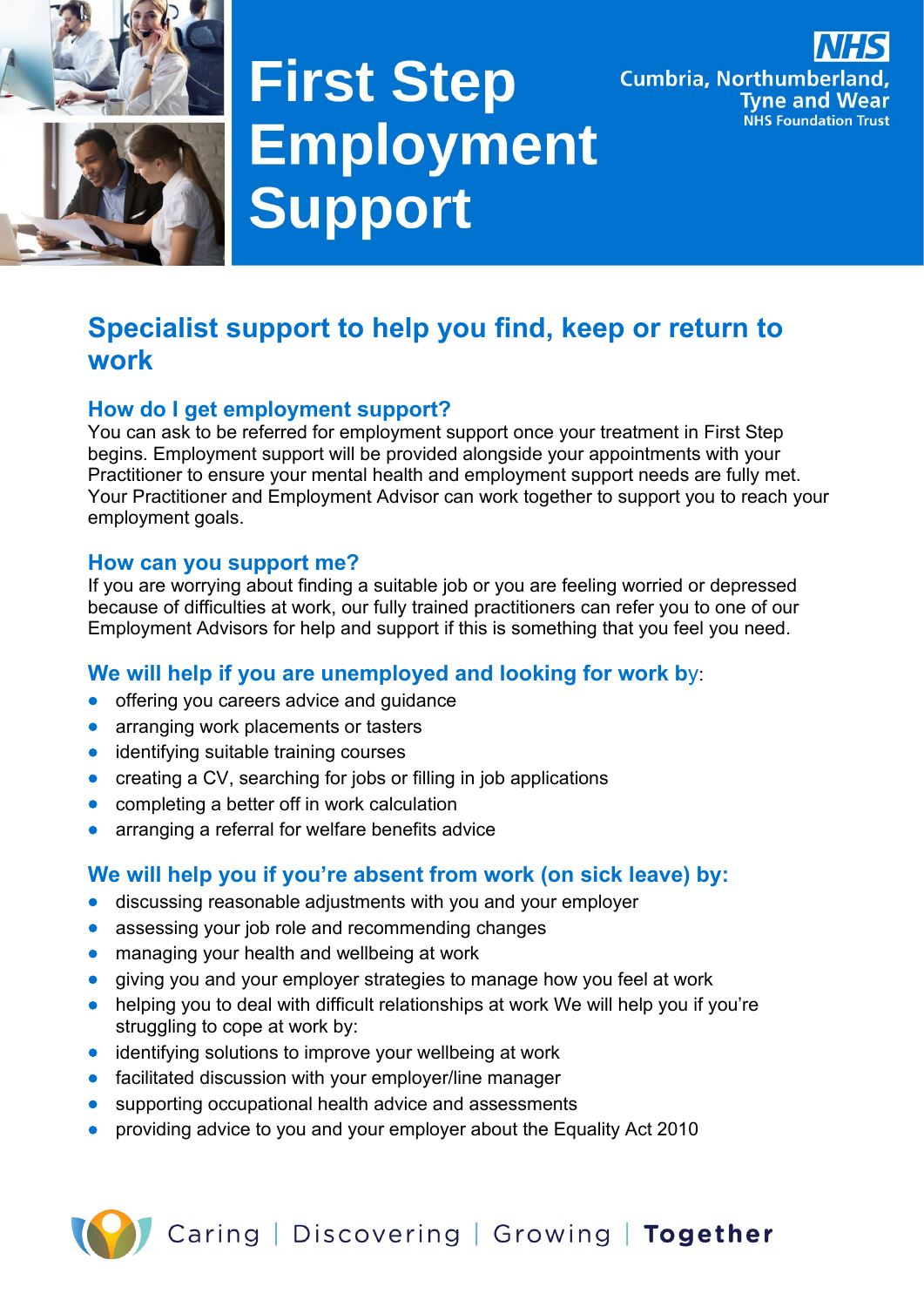### **Contact us**

If you have any questions about First Step or want to find out more about getting employment support, please contact: First Step, Elmwood, 2a Tynefield Drive, Penrith, CA11 8JA Tel 0300 123 9122 Or visit us online - [www.cntw.nhs.uk/firststep](http://www.cntw.nhs.uk/firststep)

## **Confidentiality**

Confidentiality We promise to use your information fairly and legally, and inline with local and national policies. You have a right to understand how your information is used and you can request a copy of the information we hold about you at any time. First Step Practitioners and First Step Employment Advisors work alongside each other to provide integrated employment support and will have shared access to your information. Please speak to your First Step Practitioner if you have any questions about your information and your clinical record.

#### **What if I have a comment, suggestion, compliment or complaint about the service?**

If you want to make a comment, suggestion, compliment or complaint you can:

- talk to the people directly involved in your care
- ask a member of staff for a feedback form, or complete a form on the Trust website www.cntw.nhs.uk (click on the 'Contact Us' tab)
- telephone the Complaints Department Tel: 0191 245 6672
- email complaints@cntw.nhs.uk Please note that information sent to the Trust via email is sent at your own risk

We are always looking at ways to improve services. Your feedback allows us to monitor the quality of our services and act upon issues that you bring to our attention.

You can provide feedback in the following ways:

- the quickest way for you to do this is to complete our short online survey at [www.cntw.nhs.uk/poy](http://www.cntw.nhs.uk/poy)
- complete a Points of You survey, available on wards, reception areas or from staff.